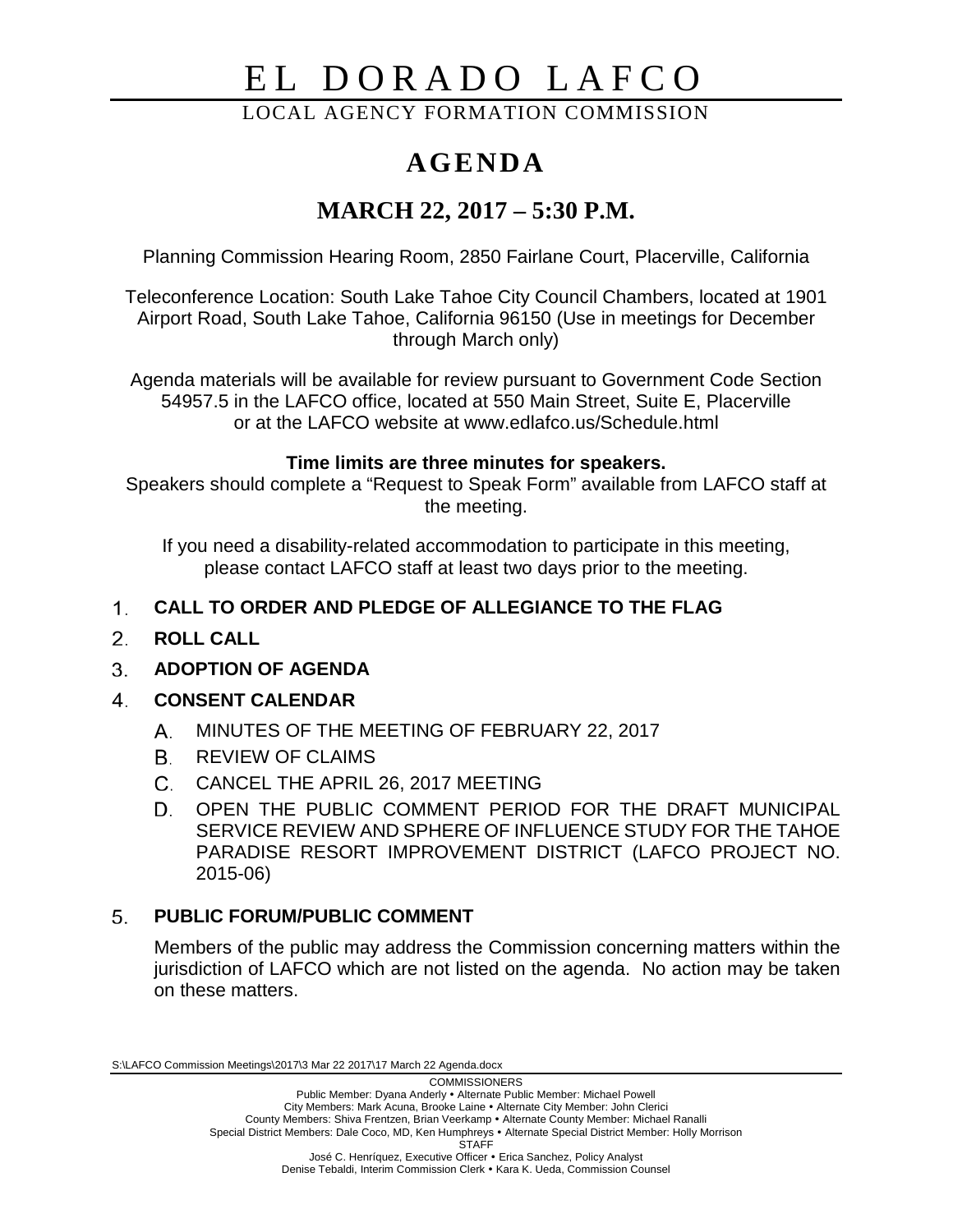*Any recommended action(s) listed on the items immediately below are a summary of staff's recommendation. Please refer to the accompanying staff report, if any, for further detail.* 

*The Commission has the discretion to adopt, modify or reject staff's recommendation. Please refer to the adopted Minutes to review the Commission's final action on any item of interest.*

#### 6. **PUBLIC HEARING TO CONSIDER AND ADOPT THE FINAL BUDGET FOR FISCAL YEAR 2017-18**

Public hearing to consider and adopt the Final LAFCO Budget for Fiscal Year 2017- 18. The budget projects the expenditures and revenues for the next fiscal year. The Proposed LAFCO Budget was approved by the Commission at the February 22nd Meeting and was distributed to all funding agencies per Government Code §56381.

**Recommended Action:** Open public hearing on the matter; adopt the budget and direct staff to notify the agencies per State Law.

#### $7<sup>1</sup>$ **CONSIDER APPROVING A ONE-YEAR TIME EXTENSION FOR THE FINAL CONDITIONS FOR THE MALCOLM DIXON ESTATES REORGANIZATION TO THE EL DORADO IRRIGATION DISTRICT AND THE EL DORADO HILLS COUNTY WATER DISTRICT (LAFCO PROJECT NO. 2013-01)**

Consideration of a one-year time extension for the final conditions for the Malcolm Dixon Estates Reorganization to the El Dorado Irrigation District and the El Dorado Hills County Water District (LAFCO Project No. 2013-01). LAFCO conditionally approved the Reorganization on March 26, 2014; the current extension is scheduled to expire on March 26, 2017. This item is continued from the February 22, 2017 meeting.

**Recommended Action:** Approve the requested one-year extension.

#### 8. **CONSIDER APPROVING A ONE-YEAR TIME EXTENSION FOR THE FINAL CONDITIONS FOR THE PORTER ANNEXATION TO THE EL DORADO IRRIGATION DISTRICT (LAFCO PROJECT NO. 2013-02)**

Consideration of a one-year time extension for the final conditions for the Porter Annexation to the El Dorado Irrigation District (LAFCO Project No. 2013-02). LAFCO conditionally approved the Annexation on March 26, 2014; the current extension is scheduled to expire on March 26, 2017. This item is continued from the February 22, 2017 meeting.

**Recommended Action:** Approve the requested one-year extension.